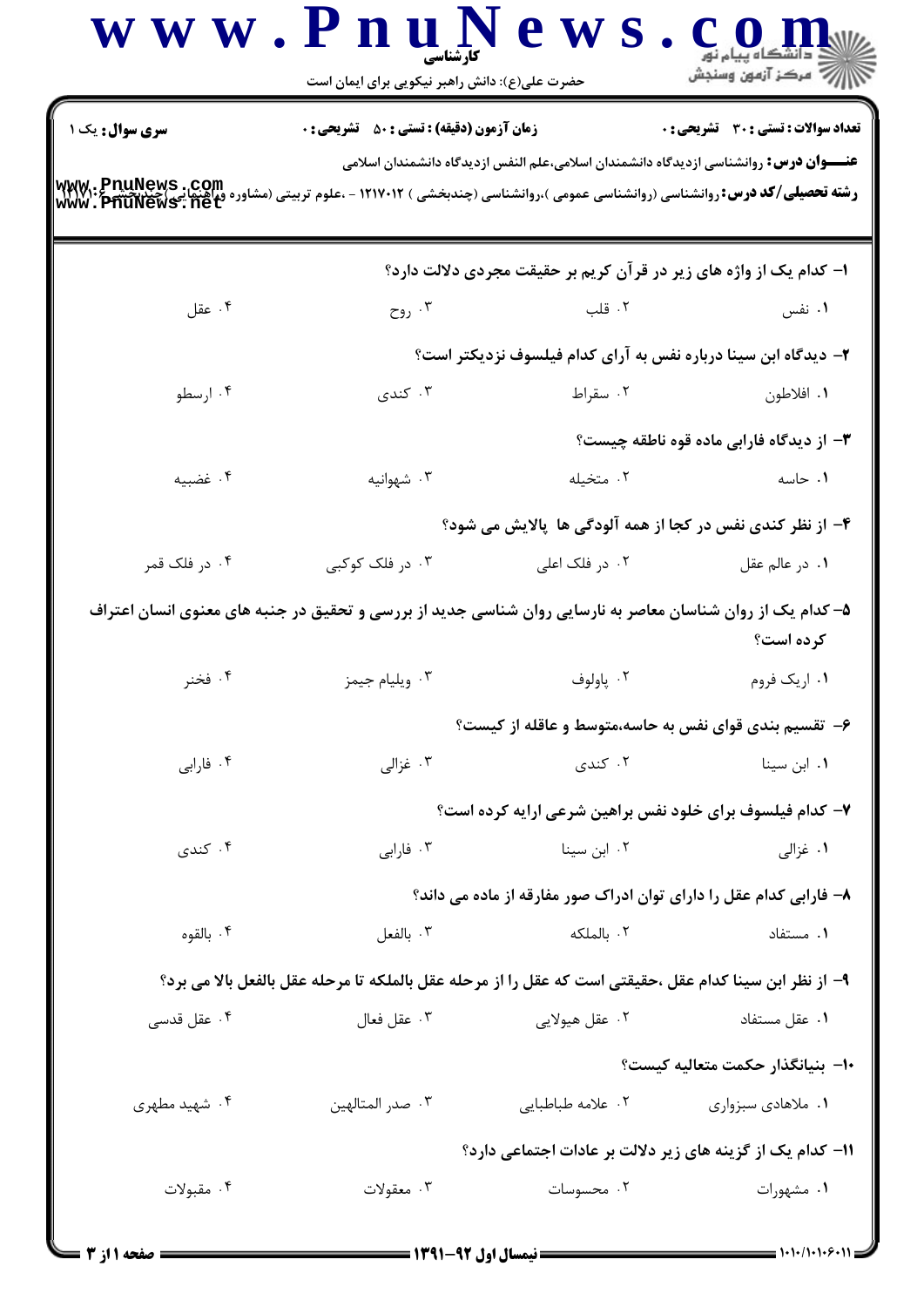|                                                       | حضرت علی(ع): دانش راهبر نیکویی برای ایمان است                                                                 |                                                                                               |                                     |
|-------------------------------------------------------|---------------------------------------------------------------------------------------------------------------|-----------------------------------------------------------------------------------------------|-------------------------------------|
| سری سوال: ۱ یک                                        | زمان آزمون (دقیقه) : تستی : 50 ٪ تشریحی : 0                                                                   |                                                                                               | تعداد سوالات : تستى : 30 قشريحى : 0 |
| www.PnuNews.com<br>وراهنمایی اچنیت<br>www.PhuNews.net | <b>رشته تحصیلی/کد درس:</b> روانشناسی (روانشناسی عمومی )،روانشناسی (چندبخشی ) ۱۲۱۷۰۱۲ - ،علوم تربیتی (مشاور    | <b>عنــــوان درس:</b> روانشناسی ازدیدگاه دانشمندان اسلامی،علم النفس ازدیدگاه دانشمندان اسلامی |                                     |
|                                                       |                                                                                                               | ۱۲– از دیدگاه صدر متالهین مبدا پیدایش و تکوین نفس چیست؟                                       |                                     |
| ۰۴ ماده جوهری                                         | ۰۳ ماده جسمانی                                                                                                | ۰۲ ماده عقلی                                                                                  | ۰۱ ماده روحانی                      |
|                                                       | ۱۳– کدام دانشمند معتقد است روش ارسطویی قادر نیست در همه جا پاسخ قانع کننده ای به مسایل علمی بدهد؟             |                                                                                               |                                     |
| ۰۴ هيوم                                               | ۰۳ اسپینوزاد                                                                                                  | ۰۲ پاسکال                                                                                     | ۰۱ بیکن                             |
|                                                       |                                                                                                               | ۱۴- نظریه مطلق انگاری در زمینه رفتار اخلاقی از چه کسی می باشد؟                                |                                     |
| ۰۴ کندی                                               | ۰۳ غزالی                                                                                                      | ۰۲ افلاطون                                                                                    | ۰۱ ارسطو                            |
|                                                       |                                                                                                               | 1۵- بر اساس کدام یک از نظریه ، بدن و نفس هر یک جریانی مستقل از هم می باشند؟                   |                                     |
| ۰۴ اجتماعی                                            | ۰۳ توازي تن و روان                                                                                            | ۰۲ نموزاید                                                                                    | ۰۱ حیاتی                            |
|                                                       |                                                                                                               | ۱۶– کدم یک از فیلسوفان زیر در نظریه اخلاقی خود به عرف جامعه توجه نمود؟                        |                                     |
| ۰۴ کندی                                               | ۰۳ ابوعلی سینا                                                                                                | ۰۲ ارسطو                                                                                      | ۰۱ افلاطون                          |
|                                                       | ۱۷– کندی در بیان فضیلتها، کدام یک از موارد زیر را جذب آنچه سزاوار و شایسته است و دفع آنچه مذموم و ناپسند است  |                                                                                               | قلمداد کرده است؟                    |
| ۰۴ عدل                                                | ۰۳ عفت                                                                                                        | ۰۲ حکمت                                                                                       | ۰۱ شجاعت                            |
|                                                       | ۱۸− این تعریف ؒ عادت به حالتی در انسان که او را به انجام عمل بدون نیاز به اندیشه و تامل سوق می دهد ؒ از کیست؟ |                                                                                               |                                     |
| ۰۴ ابن مسکویه                                         | ۰۳ کندی                                                                                                       | ۰۲ غزالی                                                                                      | ۰۱ ابن سینا                         |
|                                                       |                                                                                                               | ۱۹- یونگ کدام یک از موارد ذیل را بیانگر اضطراب شدید می داند؟                                  |                                     |
| ۰۴ ترس از ماورای طبیعه                                | ۰۳ تعامل                                                                                                      |                                                                                               | ۰۱ واکنش های درونی مسلم ۲۰ انفعال ( |
|                                                       |                                                                                                               | ۲۰- شیوه تنزیل قران کریم به کدام مورد زیر اشاره دارد؟                                         |                                     |
| ۰۴ انتزاعی                                            | ۰۳ متراکم                                                                                                     | ۰۲ توزیع یادگیری                                                                              | ۰۱ طوطی وار                         |
|                                                       |                                                                                                               | <b>۲۱</b> - امام صادق (ع) ستون و پیشوانه انسان را چه عاملی می داند؟                           |                                     |
| ۰۴ قلب                                                | ۰۳ عقل                                                                                                        | ۰۲ نفس                                                                                        | ۰۱ روح                              |
|                                                       |                                                                                                               | ۲۲- در دیدگاه اسلامی کدام واژه معادل شخصیت در نظر گرفته شده است؟                              |                                     |
| ۰۴ نفس                                                | ۰۳ خلق و خو                                                                                                   | ۰۲ مزاج                                                                                       | ۰۱ شاکله                            |